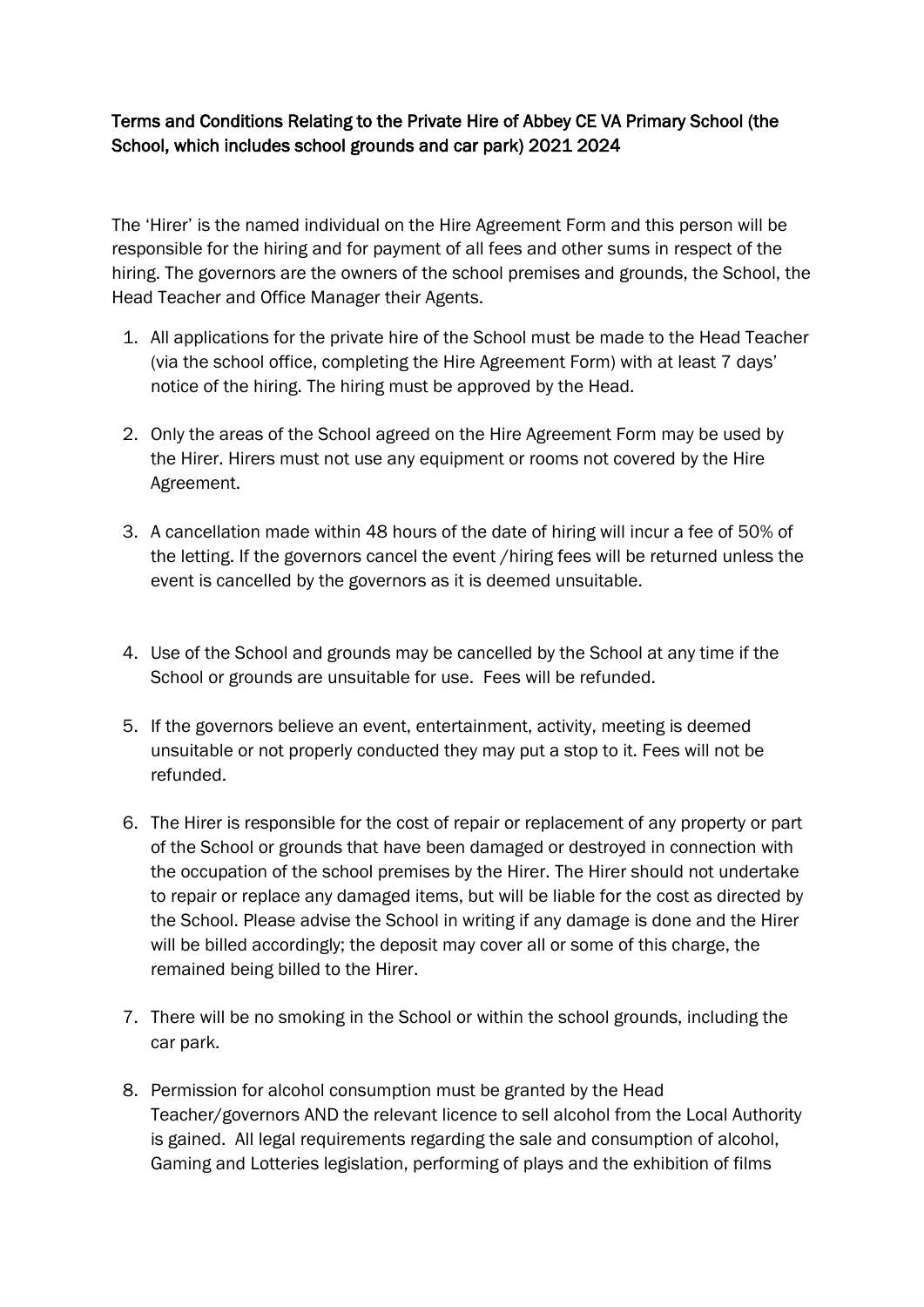shall be observed and there shall be no infringement of any copyright (under the copyright Act 1956). The Hirer is responsible for gaining and paying the charges due as required for the required legal licenses.

- 9. Hirers using the school for a service that relates to contact with children must provide the school with Child Protection and Safeguarding policy and confirm the adults working with children have the correct DBS clearance.
- 10.The Hirer shall have third party indemnity insurance policy with public liability of £5m and must provide a copy of this policy/insurance certificate to the School. The governors will not be responsible for loss, damage to property or injury of any persons during or in relation to the hire of the School. Where the hirer is not expected to have indemnity insurance, they may apply for to be covered by the school scheme.
- 11.Regular hirers are required to complete a new booking form each September. The governors will review the Lettings Policy every three years and inform Hirers of any changes, including those made to rates, which may be annual.
- 12.Safe use of portable electrical equipment. All electrical equipment brought into the School for use by the Hirer will be in sound mechanical and electrical condition and fitted with the correct fuses. Any accident caused by defective equipment brought into the premises by the Hirer will be the liability of the Hirer. (see point 6)
- 13.If use of the car park is permitted, please observe the hatched areas for emergency use and park within the marked bays only. No parking is permitted on the school field and care and consideration must be taken if parking on the road/s around the school. Cars are parked in the school car park at the owner's risk. The maximum number of car park spaces is 17.
- 14.The School is in a residential area and care and consideration must be given to our neighbours and local residents when arriving/ leaving and during the event.
- 15.Use of the School Kitchen is not permitted.
- 16.The Hirer is also the key holder (unless the site manager has been booked to unlock/lock) and must be responsible for the keys and ensure the building is securely locked, all windows / doors closed and the alarm set and gates closed and locked when the event is over. Keys must be returned to the School office/Office Manager on the next school day.